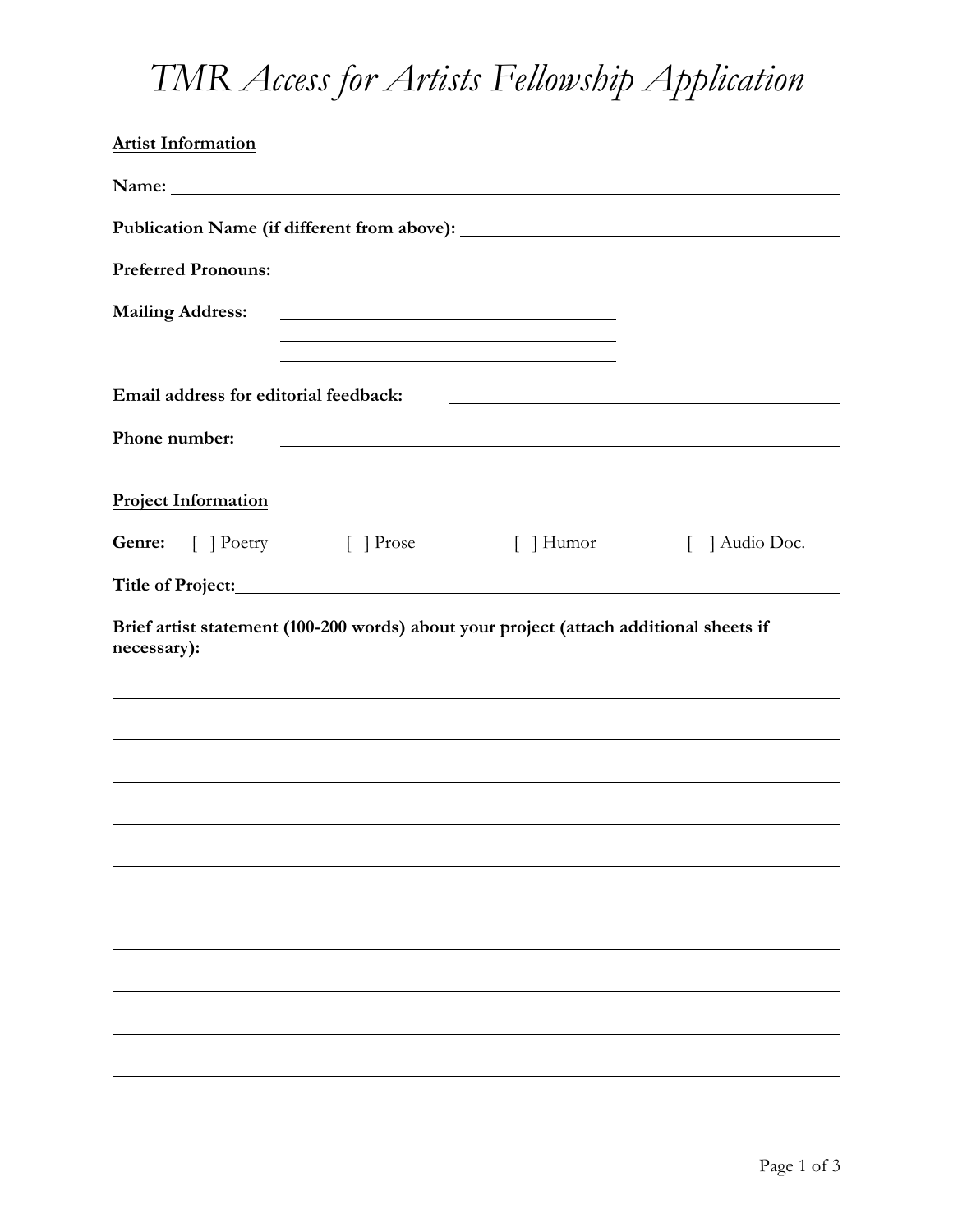## *TMR Access for Artists Fellowship Application*

Would you be interested in sharing your project on *The Missouri Review*'s website as a featured *TMR Access for Artists Fellowship* recipient? (Please note that while we would love to share your work with your consent, we respect your privacy. Your answer will not affect any decision regarding the fellowship).

## [ ] **Yes, I grant permission** to the *Missouri Review*:

(a) to post/host the above-named and described audio project, as a *TMR Access for Artists Fellowship* project, on its website, www.missourireview.com, and on the *Missouri Review*'s social media sites.

(b) to post/host my audio project in its original context, as the recipient of the *TMR Access for Artists Fellowship*, for publicity and promotion of the *Missouri Review*.

(c) the nonexclusive right to use the above-named and described audio project (or excerpts from it) to promote and publicize *TMR* including the right to use my name, image, likeness, and biographical data in such promotions.

[ ] **No, I do NOT grant permission** to the *Missouri Review* to use my audio project, my name, image, likeness, and biographical data for any of the above-listed purposes.

Artist Signature: \_\_\_\_\_\_\_\_\_\_\_\_\_\_\_\_\_\_\_\_\_\_\_\_\_\_\_\_\_\_\_\_\_\_\_\_\_\_\_\_ Date: \_\_\_\_\_\_\_\_\_\_\_\_\_\_\_\_

## **Fellowship statement**

As a magazine committed to finding emerging writers and artists, *The Missouri Review* has established the *TMR Access for Artists Fellowship* to provide access to artists for whom financial barriers may prevent or discourage their entry into the Miller Audio Prize. In 200-300 words, please let us know how the *TMR Access for Artists Fellowship* would allow you to further your art and/or progress as an artist. (Attach additional sheets if necessary.)